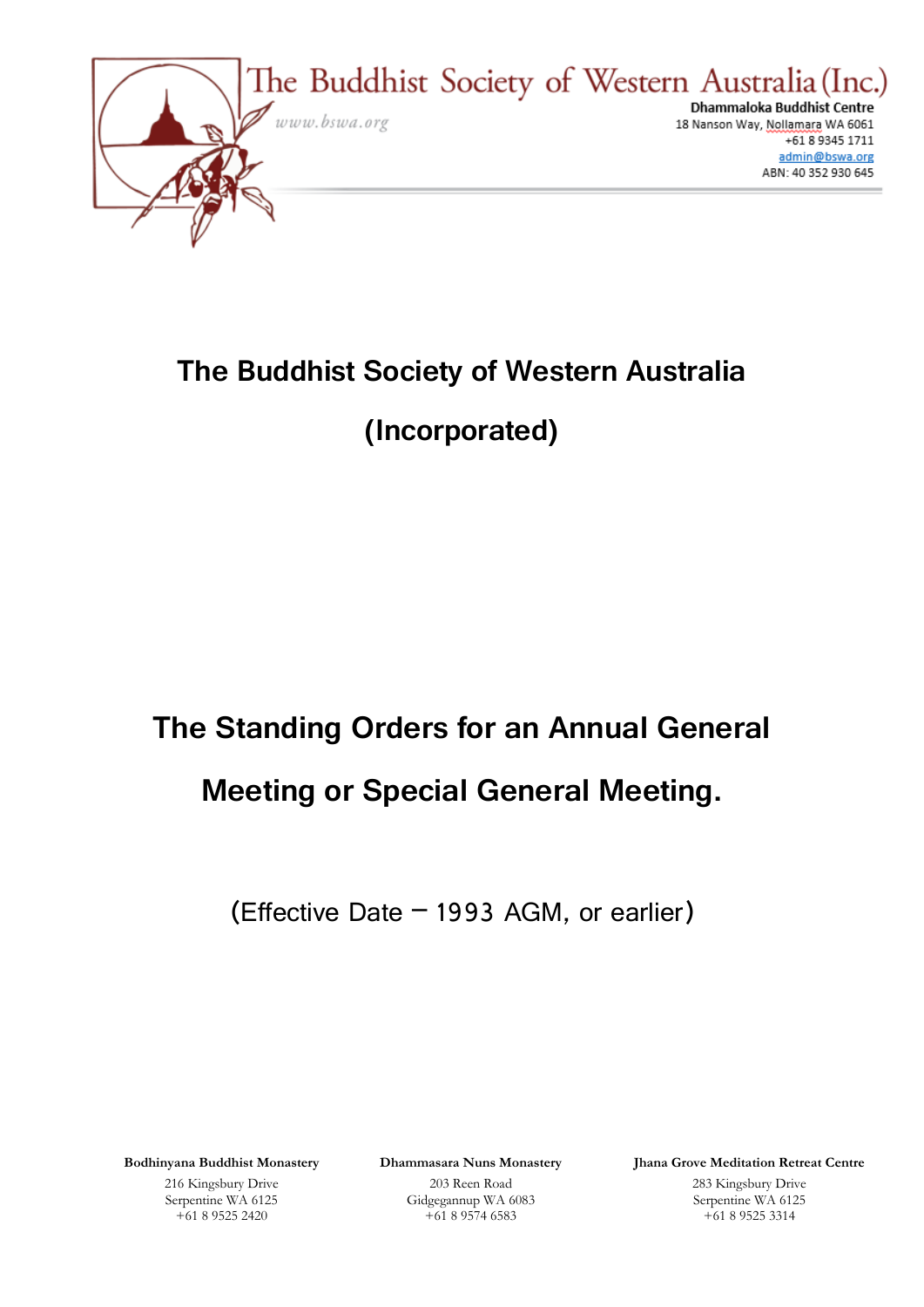As the New and enhanced Constitution to be voted on at 2019 AGM was very large the Committee passed a motion that the Standing Orders - given that they only were operative for an Annual General Meeting (AGM) or a Special General Meeting (SGM) - be displayed separately on the BSWA website and be available for an AGM or SGM.. They remain part of the Governance of the Society and copies will always be available when any AGM or SGM meeting is held.

The Standing orders are as follows:

- 1. The following standing orders shall be observed at the general meeting of the Society (subject to a meeting being empowered to suspend standing orders if it shall so desire):
	- a) The mover of a proposition shall speak for not more than fifteen (15) minutes and subsequent speakers shall be allowed ten (10) minutes. The mover shall be entitled to speak in reply for five (5) minutes, provided however that the Chairman of the meeting may, with the approval of the meeting, extend the time for any speaker;
	- b) Where an amendment is proposed upon an original proposition, no second amendment shall be taken under consideration until the first amendment shall have been disposed of, but notice may be given of intention to move a further amendment;
	- c) If an amendment is carried, it shall displace the original proposition and become itself a proposition to which any further amendment may be moved;
	- d) If an amendment is negatived, a further amendment, of which notice of intention to move to the original proposition had been given, shall be considered. Only one (1) amendment may be submitted to the meeting for discussion at one time;
	- e) The mover of an amendment shall not have any right of reply;
	- f) Immediately after the mover of every original proposition has replied, should he exercise his rights so to do, the question shall be put;
	- g) Except as hereinbefore provided, no speaker shall speak more than once on the same question unless permission so to do shall be given by the Chairman or unless the speaker is desirous of making an explanation or calling attention to a point of order;
	- h) The mover of a proposition or of an amendment shall reduce the same forthwith to writing if requested by the Chairman;
	- i) Any discussion may be terminated by a resolution "that the question be now put". If such a resolution is moved and seconded it shall be put without debate;
	- j) Notwithstanding the foregoing, before any question is put, the Spiritual Director shall be invited to address the meeting and express his views on the proposed resolution;
	- k) The Chairman may ask any person present at a meeting whose conduct at the meeting is unsatisfactory, to leave the meeting.
- 2. At an Annual General Meeting the order of business shall be (subject to a meeting empowered to vary the order):
	- a) Opening of meeting; Homage to the Buddha, Dhamma and Sangha, the taking of refuge in the Five Precepts and a short meditation.
	- b) Apologies for non-attendance;
	- c) Confirmation of the minutes of the last preceding Annual General Meeting and of any Special General Meeting held since that meeting;